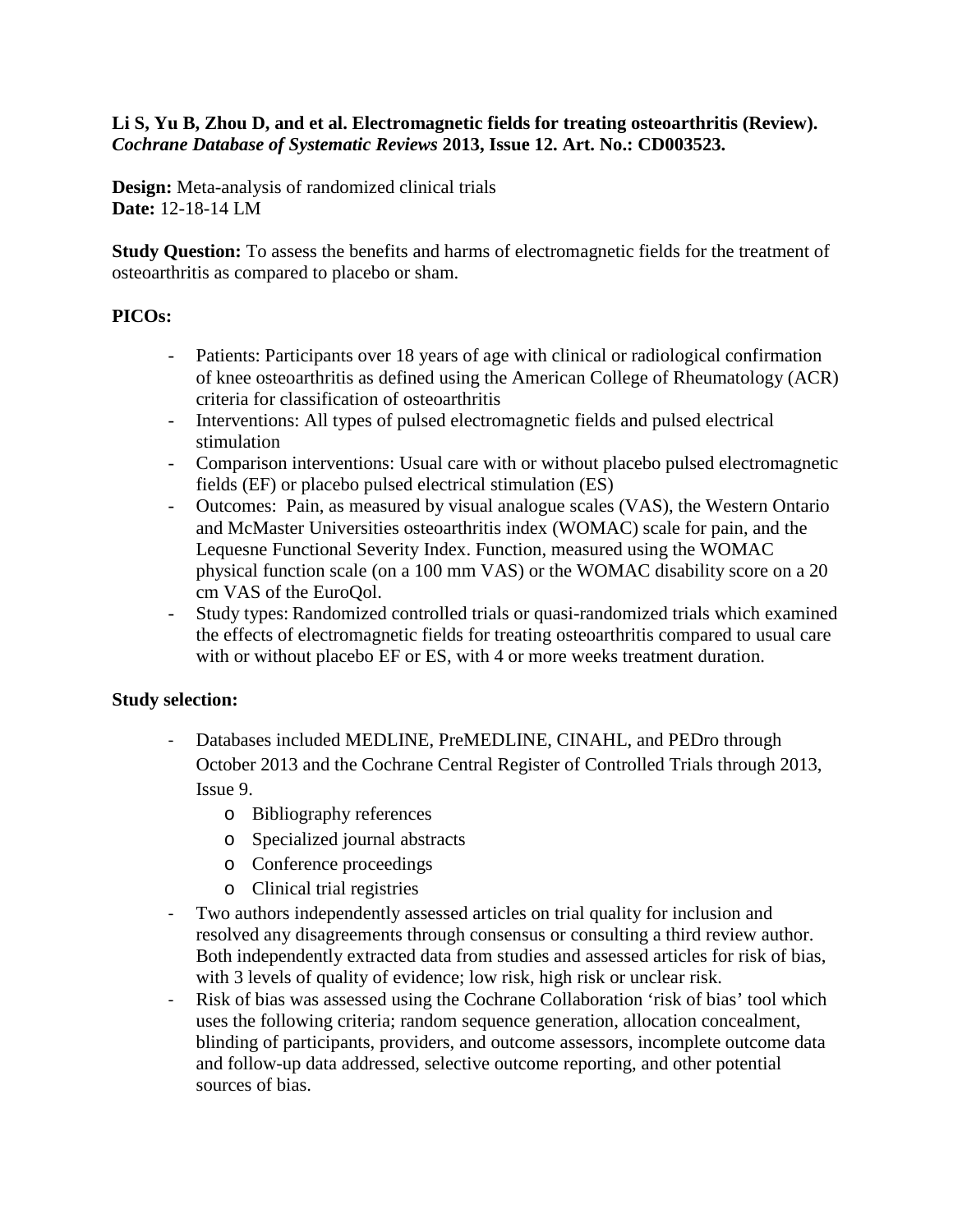- Mean differences (MDs) in outcomes from each trial were pooled to obtain a summary estimate of the effectiveness of EF/ES. The effect of EF/ES was estimated by taking the difference in the mean outcome of the groups that did and did not receive EF/ES. When different scales were used to measure the same concept or outcome, standardized mean difference (SMD) was used. For dichotomous data, risk ratio (RR) was used.
- Heterogeneity in meta-analysis was assessed with the  $I<sup>2</sup>$  statistic: If considerable between-group statistical heterogeneity was detected  $(I^2 > 75\%)$ , the causes of heterogeneity were explored. Data was pooled using the fixed effect model for metaanalysis for homogeneous studies if  $I^2$  was less than 25%. If  $I^2$  was > 25%, studies were pooled using the random-effects models.
- An a priori sensitivity analyses was planned for studies of low methodological quality regarding:
	- 1. concealment of allocation;
	- 2. blinding of outcome assessors;
	- 3. extent of drop-outs (20% was considered as a cut-point).
- Subgroup analyses were planned to look for small sample bias by comparing results between the random-effects estimate and the fixed-effect estimate. Funnel plot data was compared to assess reporting bias. If data were available, subgroup analysis to examine the efficacy of electromagnetic fields with different application methods and modalities, including frequency, length of treatment, and different techniques was also planned.

## **Results:**

- Overall 9 studies were included, 636 participants were randomized, 327 participants in active electromagnetic field treatment groups and 309 participants in placebo groups.
- Six trials used pulsed electromagnetic fields while three studies used pulsed electrical stimulation.
- Six studies were included in the meta-analysis for the pain outcome with 434 participants
- Three studies were included in the meta-analysis for the function outcome with 197 participants
- Nine RCTs with a shorter duration than four weeks were excluded, since this time frame may be too short to assess harms and benefits based on biological plausibility.
- Six new studies since the last update in 2002 were included in this update
- For the 6 studies included in the meta-analysis, EF/ES was administered at frequencies from 1 to 3,000 MHz, from 15 minutes to 9 hours a day, 2 to 5 times a day or continuously, and for between 4-6 weeks.
- Some of the 9 trials were vulnerable to bias because the criteria used to assess methodological quality were not always satisfied.
	- o Seven trials were at low risk of bias for blinding
	- o All 9 concealed allocation
	- o 7 trials were at low risk of bias for random sequence generation
	- o No info on selective outcome reporting was present in all 9 trials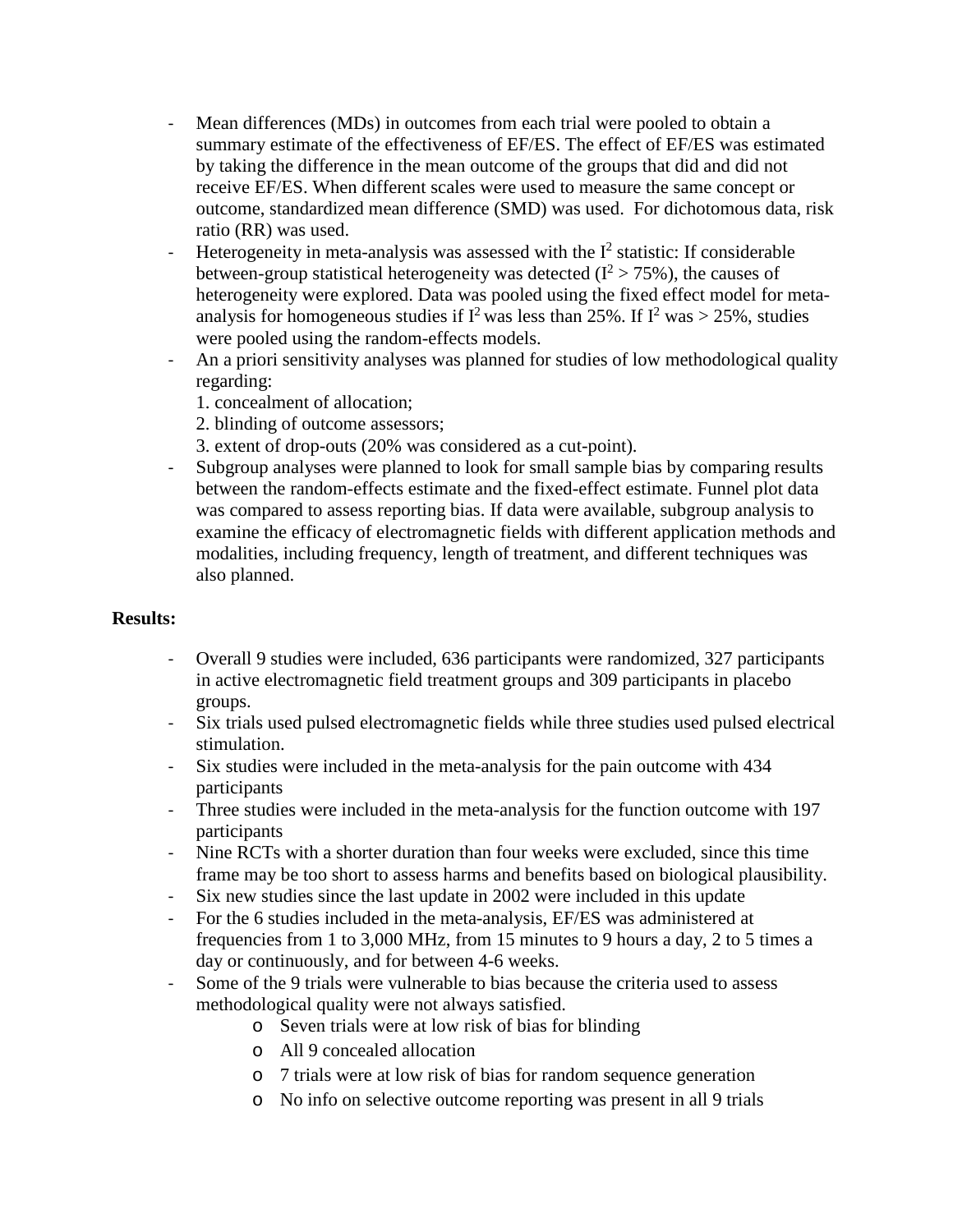- o 7 trials were at low risk of bias for incomplete outcome data
- o 6 trials reported loss to follow-up ranging from 5% to 20%
- There was moderate-quality evidence from 6 studies (434 participants) that showed that EF/ES does have a statistically significant beneficial effect for patient pain relief. The mean change in the control group was 10.7 points, and 25.8 points in the EF/ES group on a 100 point VAS scale. The mean difference was 15.10 points lower with decreased pain in the EF/ES group (95% CI = 9.08 to 21.13). This equates to a 21.03% relative improvement.
- There was low-quality evidence from 3 studies (197 participants) showing that EF/ES does not have statistically significant effects or clinically important effects on function. The mean change in physical function in the control group was 1.7 points and 6.25 points in the EF/ES group. EF/ES increased function by 4.55 points (95% CI  $= -2.3$  to 11.3) on a 100-point WOMAC function scale. This equates to a 10.1% relative improvement.
- The total number of adverse events from 4 studies (288 participants) was not statistically significantly increased in electromagnetic field-treated patients (19.9%) compared to 16.7% of placebo-treated patients, after six weeks (RR 1.17, 95% CI 0.72 to 1.92).

#### **Authors' conclusions:**

- The current, limited evidence shows a moderate clinically important benefit of electromagnetic field treatment for the relief of pain in the treatment of knee osteoarthritis.
- There is inconclusive evidence that electromagnetic field treatment improves physical function. The quality of evidence is low for the effects of EF/ES on function. The finding on this outcome was only based on 3 small trials.
- More trials are needed in this field. New trials should compare different treatments and provide an accurate description of the length of treatment, dosage and the frequency of the applications. Larger trials are needed to confirm whether the statistically significant results shown in the trials included in this review confer clinically important benefits.
- There are currently insufficient data to draw conclusions about the efficacy of electromagnetic field interventions in the management of osteoarthritis.
- This meta-analysis did not reveal clinically important results overall and the analysis was limited by the paucity of literature on electromagnetic fields for osteoarthritis. However, the statistically significant benefits seen here do support the undertaking of further large-scale studies to allow definite conclusions to be drawn.

# **Comments:**

The small number of contributing studies that could be included prevented the planned subgroup analysis of variations in EF/ES treatment, such as electromagnetic field modes and application duration. The protocols for pulsed electrical stimulation or pulsed electromagnetic field device setting and application varied widely between studies, as did the outcome measures. Some pulsed electrical stimulation devices delivered a low-frequency (100 Hz), low amplitude signal. Other devices used in the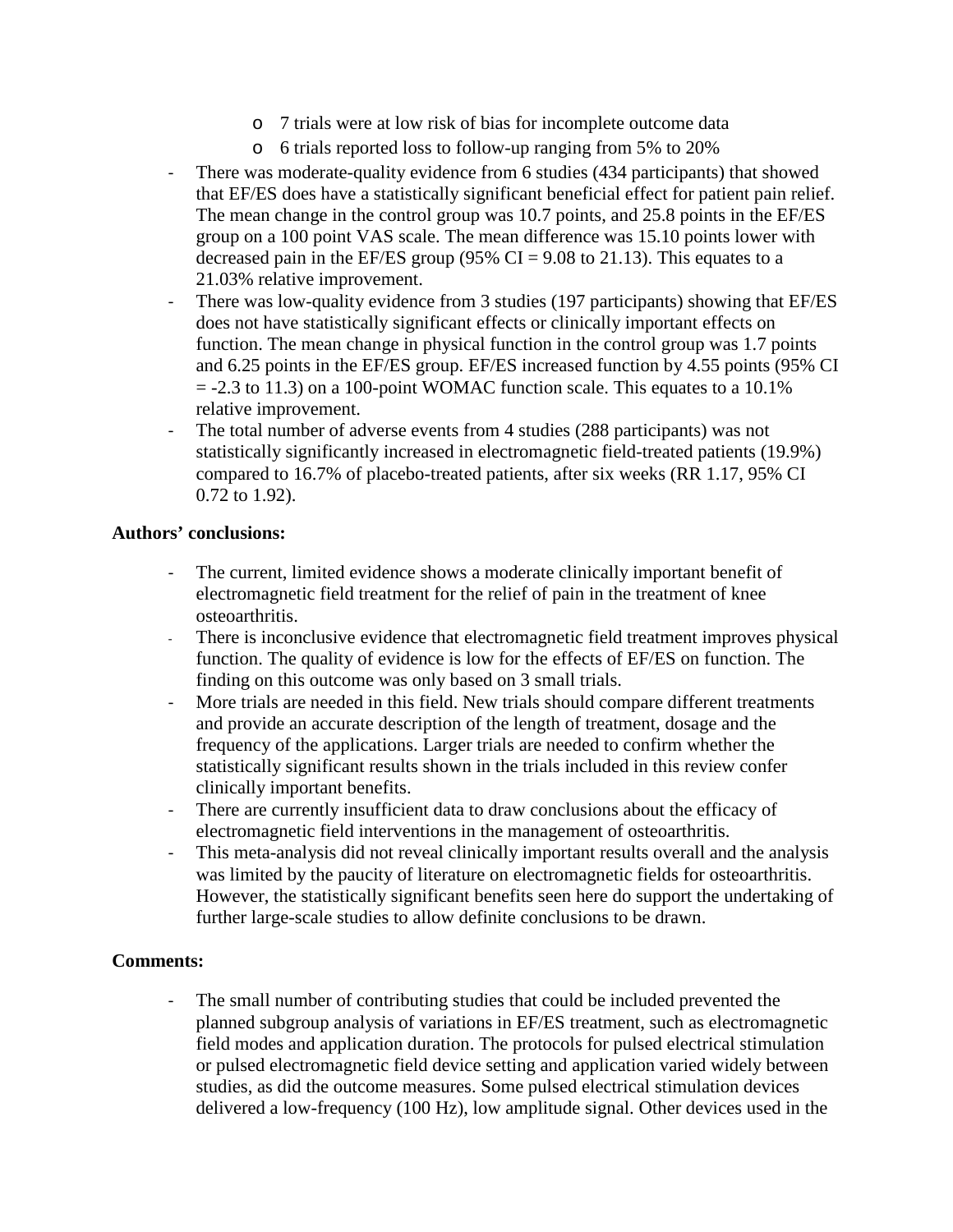included trials generated a pulsating electromagnetic field with a mean intensity of 40  $\mu$ T (the frequency of the pulsed magnetic field ranged: 1 Hz to 3000 Hz). Some generated pulses of magnetic energy via a soft iron core with base frequencies (3 Hz, 7.8 Hz and 20 Hz) G50V in 50 Hz pulses changing voltage in 3 ms intervals and extremely low-frequency pulsed waves at 5 Hz, 10 to 15 gauss for 10 minutes, 10 Hz 15 to 25 gauss for 10 minutes and 12 Hz 15 to 25 gauss for 10 minutes. These extreme differences in treatment dosage and duration make it impossible to develop recommendations for effective treatment.

For the main results, there was moderate-quality evidence from 6 studies (434) participants) that showed that EF/ES does have a statistically significant beneficial effect for patient pain relief. However, two of the studies, Nelson (2013) and Zizic (1995), should not have been classified as moderate quality evidence, but rather low quality evidence. Nelson had high or unclear risk of bias in 3 of 7 domains, and Zizic had unclear risk of bias in 4 of 7 domains. In order to review these results with these two low quality studies omitted, another pooled comparison was performed. The authors' original and the revised pooled comparison are shown below.

#### **Pooled effect of EMF vs placebo for VAS pain score for all 6 studies as reported by the authors'.**

|                                                                                                            | <b>EMF</b><br>Placebo |                             |     |                   |         |     |        | <b>Mean Difference</b>          | <b>Mean Difference</b> |
|------------------------------------------------------------------------------------------------------------|-----------------------|-----------------------------|-----|-------------------|---------|-----|--------|---------------------------------|------------------------|
| <b>Study or Subgroup</b>                                                                                   | Mean                  | SD                          |     | <b>Total Mean</b> | SD      |     |        | Total Weight IV, Random, 95% CI | IV, Random, 95% CI     |
| Fary 2011                                                                                                  | 20.                   | 20.7                        | 34  | 19                | 31.1    | 36  | 13.3%  | 1.00 [-11.31, 13.31]            |                        |
| Garland 2007                                                                                               | 14.7                  | 23.12                       | 39  | $2.3 -$           | - 21.95 | 19  | 13.4%  | 12.40 [0.15, 24.65]             |                        |
| Nelson 2013                                                                                                | 26.6                  | 4.32                        | 15  | 10.7              | 2.3     | 19  |        | 28.5% 15.90 [13.48, 18.32]      |                        |
| <b>Trock 1993</b>                                                                                          | 41                    | 12.61                       | 15  | 9.7               | 16.92   | 12. |        | 14.3% 31.30 [19.79, 42.81]      |                        |
| Trock 1994 a                                                                                               | 23.65                 | 36.07                       | 42. | 9.56              | 31.9    | 44  | 11.0%  | 14.09 [-0.33, 28.51]            |                        |
| Trock 1994 b                                                                                               | 25.87                 | 30.22                       | 42  | 14.66 29.39       |         | 39  | 12.5%  | 11.21 [-1.77, 24.19]            |                        |
| Zizic 1995                                                                                                 |                       | 29.42 60.89                 |     | 41 10.16 21.03    |         | 37  | 7.0%   | 19.26 [-0.57, 39.09]            |                        |
| <b>Total (95% CI)</b>                                                                                      |                       |                             | 228 |                   |         | 206 | 100.0% | 15.10 [9.08, 21.13]             |                        |
| Heterogeneity: Tau <sup>2</sup> = 31.63; Chi <sup>2</sup> = 13.47, df = 6 (P = 0.04); i <sup>2</sup> = 55% |                       | 100<br>-100<br>-50<br>50    |     |                   |         |     |        |                                 |                        |
| Test for overall effect: $Z = 4.91$ (P < 0.00001)                                                          |                       | Favours placebo Favours EMF |     |                   |         |     |        |                                 |                        |

**Pooled effect of EMF vs placebo for VAS pain score for only 4 moderate quality studies with Nelson and Zizic removed.**

|                                                                                                                                                               | <b>EMF</b><br>Placebo                                   |             |     |                   |           |     |         | <b>Mean Difference</b>          | <b>Mean Difference</b> |
|---------------------------------------------------------------------------------------------------------------------------------------------------------------|---------------------------------------------------------|-------------|-----|-------------------|-----------|-----|---------|---------------------------------|------------------------|
| <b>Study or Subgroup</b>                                                                                                                                      | Mean                                                    | SD          |     | <b>Total Mean</b> | SD        |     |         | Total Weight IV, Random, 95% CI | IV, Random, 95% CI     |
| Fary 2011                                                                                                                                                     | 20                                                      | 20.7        | 34  | 19                | 31.1      | 36. | 20.4%   | 1.00 [-11.31, 13.31]            |                        |
| Garland 2007                                                                                                                                                  | 14.7                                                    | 23.12       | 39  |                   | 2.3 21.95 | 19  | 20.4%   | 12.40 [0.15, 24.65]             |                        |
| Nelson 2013                                                                                                                                                   | 26.6                                                    | 4.32        | 15  | 10.7              | 2.3       | 19. |         | 0.0% 15.90 [13.48, 18.32]       |                        |
| <b>Trock 1993</b>                                                                                                                                             | 41                                                      | 12.61       | 15  | 9.7               | 16.92     | 12. |         | 21.1% 31.30 [19.79, 42.81]      |                        |
| Trock 1994 a                                                                                                                                                  | 23.65 36.07                                             |             | 42  | 9.56              | -31.9     | 44  | 18.4%   | 14.09 [-0.33, 28.51]            |                        |
| Trock 1994 b                                                                                                                                                  |                                                         | 25.87 30.22 |     | 42 14.66 29.39    |           | 39. | 19.7%   | 11.21 [-1.77, 24.19]            |                        |
| Zizic 1995                                                                                                                                                    |                                                         | 29.42 60.89 | 41  | 10.16 21.03       |           | 37  | $0.0\%$ | 19.26 [-0.57, 39.09]            |                        |
| <b>Total (95% CI)</b>                                                                                                                                         |                                                         |             | 172 |                   |           | 150 | 100.0%  | 14.15 [3.89, 24.41]             |                        |
| Heterogeneity: Tau <sup>2</sup> = 95.06; Chi <sup>2</sup> = 13.17, df = 4 (P = 0.01); l <sup>2</sup> = 70%<br>Test for overall effect: $Z = 2.70$ (P = 0.007) | 100<br>-100<br>-50<br>50<br>Favours placebo Favours EMF |             |     |                   |           |     |         |                                 |                        |

The pooled mean difference was 15.10 points as reported by the authors, and was changed very little to 14.15 points in the revised analyses. The unweighted mean differences do not materially affect the effect size. The heterogeneity increased somewhat from 55% to 70%. The Cochrane authors should have noticed and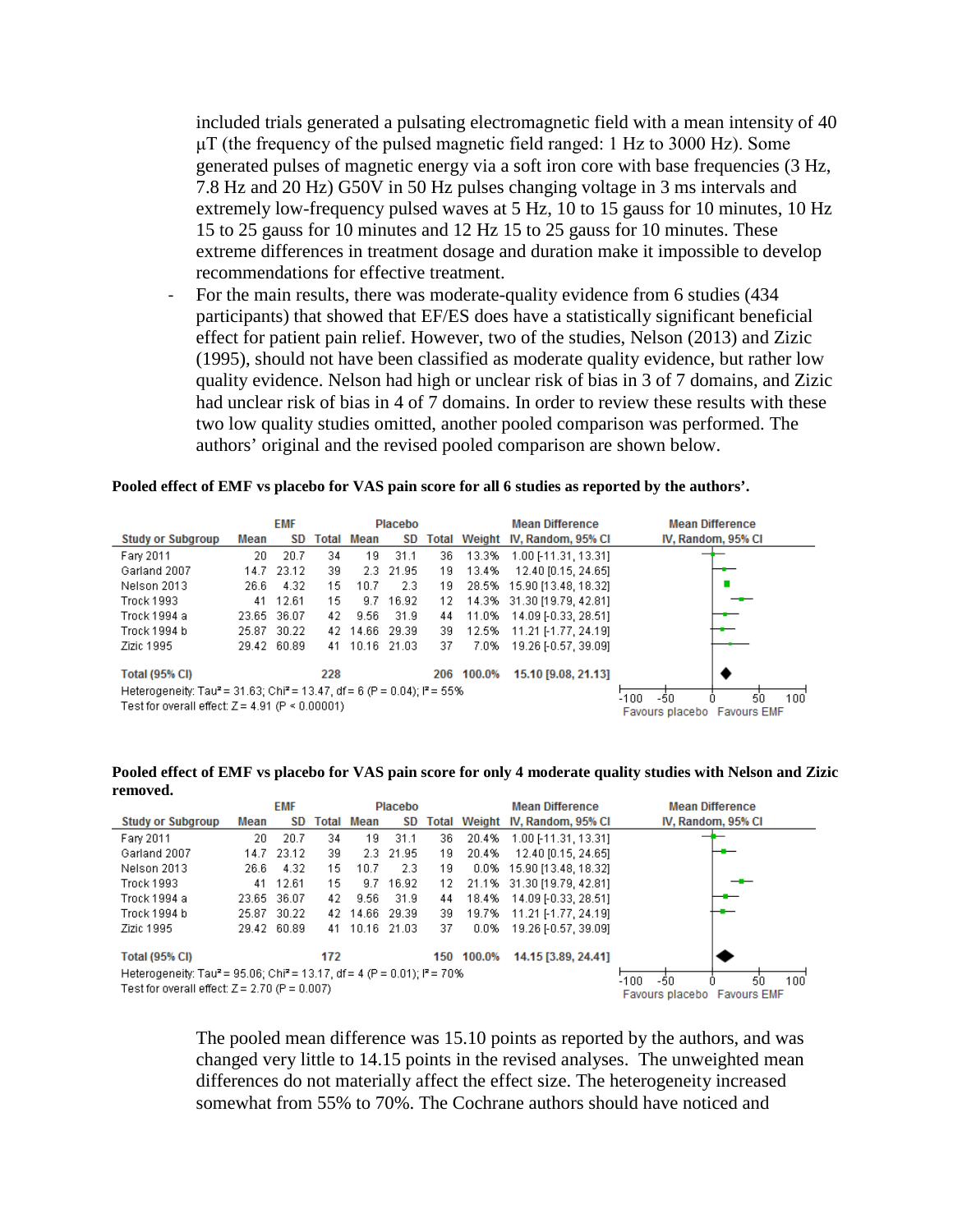questioned why the standard deviation of the Nelson study was implausibly low and 10 times smaller than all the other studies. As a result, the quality of this Cochrane will be downgraded.

- The above analyses were repeated using standard mean differences to see how the effect sizes were affected by removing the outlying Nelson study. The authors' original data and the revised pooled comparison omitting the Nelson study are shown below.

#### **Standard Mean Differences of EMF vs placebo for VAS pain score including all 6 studies**

|                                                                                                    | <b>EMF</b><br>Placebo       |             |     |                   |           |       |        | <b>Std. Mean Difference</b> | <b>Std. Mean Difference</b> |
|----------------------------------------------------------------------------------------------------|-----------------------------|-------------|-----|-------------------|-----------|-------|--------|-----------------------------|-----------------------------|
| <b>Study or Subgroup</b>                                                                           | Mean                        | SD.         |     | <b>Total Mean</b> | SD.       | Total | Weight | IV, Random, 95% CI          | IV, Random, 95% CI          |
| Fary 2011                                                                                          | 20                          | 20.7        | 34  | 19                | 31.1      | 36.   | 15.7%  | $0.04$ [ $-0.43$ , $0.51$ ] |                             |
| Garland 2007                                                                                       |                             | 14.7 23.12  | 39  |                   | 2.3 21.95 | 19    | 15.1%  | $0.54$ [-0.02, 1.10]        |                             |
| Nelson 2013                                                                                        | 26.6                        | 4.32        | 15. | 10.7              | 2.3       | 19    | 9.4%   | 4.65 [3.29, 6.01]           |                             |
| <b>Trock 1993</b>                                                                                  | 41                          | 12.61       | 15  | 9.7               | 16.92     | 12    | 12.1%  | 2.07 [1.10, 3.04]           |                             |
| Trock 1994 a                                                                                       | 23.65                       | 36.07       | 42  | 9.56              | 31.9      | 44    | 16.0%  | $0.41$ [ $-0.02$ , $0.84$ ] | ю.                          |
| Trock 1994 b                                                                                       |                             | 25.87 30.22 |     | 42 14.66 29.39    |           | 39.   | 15.9%  | $0.37$ $[-0.07, 0.81]$      | ⊷                           |
| Zizic 1995                                                                                         |                             | 29.42 60.89 | 41  | 10.16 21.03       |           | 37    | 15.8%  | $0.41$ [ $-0.04$ , $0.86$ ] | ₩                           |
| <b>Total (95% CI)</b>                                                                              |                             |             | 228 |                   |           | 206   | 100.0% | 0.96 [0.35, 1.58]           |                             |
| Heterogeneity: Tau <sup>2</sup> = 0.57; Chi <sup>2</sup> = 50.50, df = 6 (P < 0.00001); $P = 88\%$ | -2<br>-4                    |             |     |                   |           |       |        |                             |                             |
| Test for overall effect: $Z = 3.08$ (P = 0.002)                                                    | Favours placebo Favours EMF |             |     |                   |           |       |        |                             |                             |

#### **Standard Mean Differences of EMF vs placebo for VAS pain score with Nelson removed**

|                                                                                                                                                    |                                          | <b>EMF</b>  |     |                   | Placebo   |     |                     | <b>Std. Mean Difference</b> | <b>Std. Mean Difference</b> |
|----------------------------------------------------------------------------------------------------------------------------------------------------|------------------------------------------|-------------|-----|-------------------|-----------|-----|---------------------|-----------------------------|-----------------------------|
| <b>Study or Subgroup</b>                                                                                                                           | Mean                                     | <b>SD</b>   |     | <b>Total Mean</b> | <b>SD</b> |     | <b>Total Weight</b> | IV, Random, 95% CI          | IV, Random, 95% CI          |
| Fary 2011                                                                                                                                          | 20                                       | 20.7        | 34  | 19                | 31.1      | 36. | 18.2%               | $0.04$ [ $-0.43$ , $0.51$ ] |                             |
| Garland 2007                                                                                                                                       |                                          | 14.7 23.12  | 39  | 2.3               | - 21.95   | 19  | 16.0%               | $0.54$ [-0.02, 1.10]        | ╼                           |
| Nelson 2013                                                                                                                                        | 26.6                                     | 4.32        | 15  | 10.7              | 2.3       | 19  | 0.0%                | 4.65 [3.29, 6.01]           |                             |
| <b>Trock 1993</b>                                                                                                                                  | 41                                       | 12.61       | 15  | 9.7               | 16.92     | 12  | 8.8%                | 2.07 [1.10, 3.04]           |                             |
| Trock 1994 a                                                                                                                                       |                                          | 23.65 36.07 | 42. | 9.56              | 31.9      | 44  | 19.3%               | $0.41$ [ $-0.02$ , $0.84$ ] | н.                          |
| Trock 1994 b                                                                                                                                       |                                          | 25.87 30.22 |     | 42 14.66 29.39    |           | 39. | 18.9%               | $0.37$ $[-0.07, 0.81]$      | ₩                           |
| Zizic 1995                                                                                                                                         |                                          | 29.42 60.89 | 41  | 10.16 21.03       |           | 37  | 18.7%               | $0.41$ [ $-0.04$ , $0.86$ ] | ╄╋╾                         |
| <b>Total (95% CI)</b>                                                                                                                              |                                          |             | 213 |                   |           | 187 | 100.0%              | $0.50$ [0.15, 0.85]         |                             |
| Heterogeneity: Tau <sup>2</sup> = 0.12; Chi <sup>2</sup> = 13.99, df = 5 (P = 0.02); $P = 64\%$<br>Test for overall effect: $Z = 2.81$ (P = 0.005) | -2<br>- 4<br>Eavours placebo Eavours EME |             |     |                   |           |     |                     |                             |                             |

The revised analysis eliminates some heterogeneity which was affected by Nelson's low standard deviation, but greatly reduces the large effect size of 0.96 to 0.50 in the revised analyses. The enormous effect size shown for Nelson was affected by the extremely small standard deviation. By removing the aberrant study, the moderate effect size of 0.50 for EF/ES is more accurate and seems more plausible.

- The MCID on the VAS scale for pain is around 17 points. Even though EF/ES reduced pain by only 14 points (95% CI =  $9.08$  to 21.13) on a 100-point VAS scale, the confidence interval encompasses the clinically important difference of 17 on the VAS scale, indicating a very small, but clinically important effect.
- The improvement in physical function in patients with knee osteoarthritis treated with pulsed electromagnetic fields was not statistically significant. There was high heterogeneity in the results. This might be due to the different measurement tools